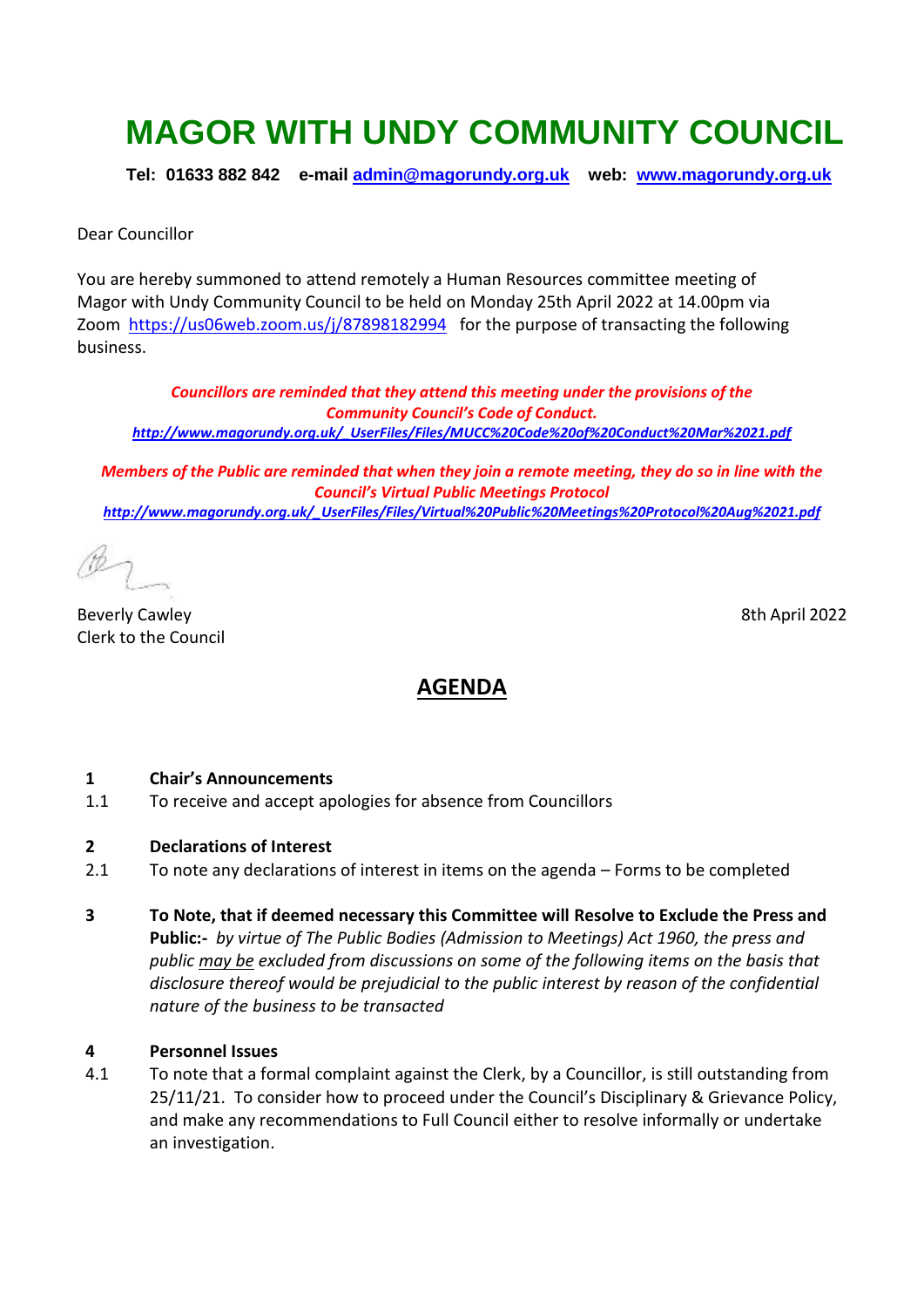4.2 To note that the review of the Clerk's Occupational Health Assessment by this Committee is still outstanding. To understand the issues behind the delay, and agree any actions, and/or close off the issue.

#### **5 Employment Contracts**

- 5.1 To note and consider a proposed draft employment contract in respect of the Council's Litter pickers, to bring them from a casual contract on ad hoc hours onto a permanent contract, and agree any actions.
- 5.2 To note that the contract for Clerk to the Council and RFO is in line with the National Agreement on Salaries and Conditions of Service as agreed by the National Association of Local Councils, and the Society of Local Council Clerks, and does not need amendment.

#### **6 Employee Handbook**

6.1 To note and adopt the proposed Employee Handbook drawn up in collaboration with Ellis Whittam

## **7 Recruitment of, and Handover to new Clerk & RFO**

- 7.1 To note that the closing date for applications was midnight on  $8<sup>th</sup>$  April 2022
- 7.2 To note that the interview panel (for sifting applications and interviewing) was: Cllr S Raggett (Chair of Panel), Cllr F Taylor, Cllr D James and Cllr M Bisi.
- 7.3 To note that due to a technical issue the sifting/shortlisting of applications could not take place on the 11<sup>th</sup> April, and was rescheduled for 2.30.pm on 21<sup>st</sup> April, subject to approval by Full Council at its Extraordinary Meeting of 21<sup>st</sup> April 2022 at 2pm.
- 7.4 To receive feedback from the shortlisting panel, and agree any recommendations of actions required for/by full council.
- 7.5 To note receipt of a letter from the current Clerk and RFO, confirming the change to her last day of employment under contract (as accepted by Full Council 28/3/22 Min No.311.4), and an offer to work on an ad hoc basis to handover to the new Clerk if one is not in place by the 31<sup>st</sup> May 2022, and to keep the Council's finance ticking over until such time that the new Clerk is in place, and agree any actions.
- 7.6 To consider what options are available to Full Council if a suitable candidate is not found/forthcoming, and if a clerk cannot be appointed before  $31<sup>st</sup>$  May 2022, and agree any actions.

## **8 Committee Terms of Reference**

8.1 To note the current Terms of Reference for the Human Resources Committee and consider whether any changes are required for the future, and agree any actions.

## **9 Actions Still Outstanding for Human Resources Committee**

- 9.1 To note actions still outstanding from previous meetings.
- 9.1.a In respect of the resignation of the Administration Assistant, an action from OM 14/06/21 Min 28.2.b.iv that: *That a decision on the need to employ or appoint a replacement be deferred until the outcome of the Occupational Health Report on the Clerk, when members would be in a better position to know what role/jobs a new employee would need to undertake to support the clerk in any restricted role going forward.*
- 9.1.b An action from EXOM 24/01/22 Min No 241.4, *That the Human Resources Committee look at developing a robust system of 'performance management' for senior staff.*